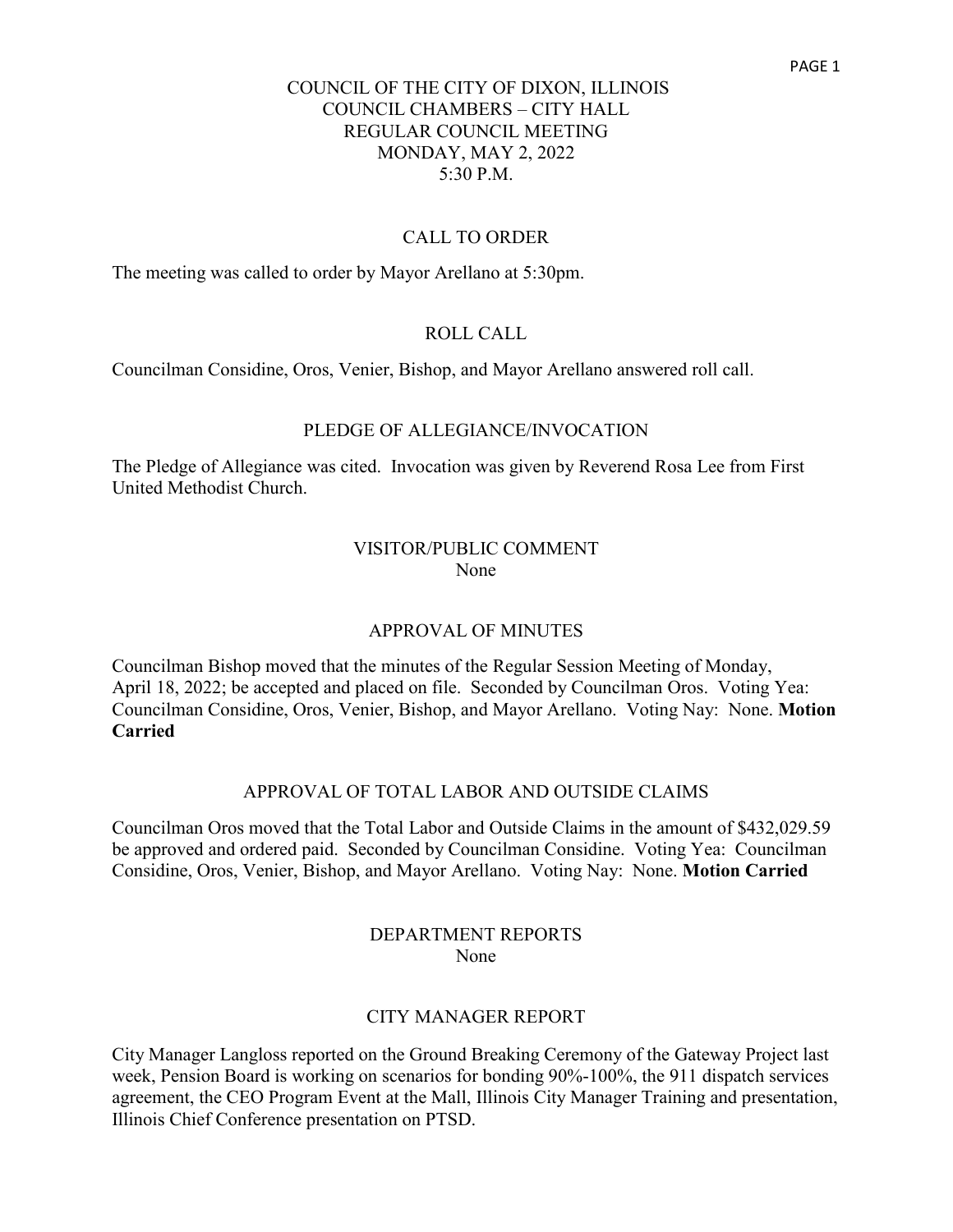#### COUNCIL REPORTS

Mayor Arellano – Gateway Project ground breaking. Municipal share of property taxes will be going down 3.5% from our previous economic development. Tobacco Violations. Openings on City Boards – Pension, Library, Planning, Zoning, discussion. Proclamation for Motorcycle Awareness Month of May 2022.

Councilman Bishop – None

Councilman Considine – None

Councilman Oros – CEOP Program Trade Show, thanked City Manager Langloss for his support and knowledge and passion for educating people on PTSD and the challenges first responders and the community face.

Councilman Oros – Ground breaking event, he gave additional thank yous, the post event was great, the developers are excited to work with Dixon. He shared a picture of an event at the Dixon Theatre and spoke about the renovations.

#### BOARDS & COMMISSION REPORTS None

### VISITORS/PUBLIC COMMENT None

#### ORD# 3300 – ORDINANCE AMENDING THE LIQUOR CODE IN CONNECTION WITH THE BLOOMIN' ON THE ROCK PURSUANT TO THE REQUEST OF ROCK RIVER GARDEN CLUB

Councilman Considine moved to approve the ordinance amending the liquor code in connection with the Bloomin' on the Rock pursuant to the request of Rock River Garden Club. Seconded by Councilman Oros. Voting Yea: Councilman Considine, Oros, Venier, Bishop, and Mayor Arellano. Voting Nay: None. **Motion Carried**

### ORD# 3301 – ORDINANCE AMENDING THE LIQUOR CODE PURSUANT TO THE REQUEST OF SHAMROCK PUB

Councilman Venier moved to approve the ordinance amending the liquor code pursuant to the request of Shamrock Pub. Seconded by Councilman Bishop. Discussion. Voting Yea: Councilman Considine, Oros, Venier, Bishop, and Mayor Arellano. Voting Nay: None. **Motion Carried**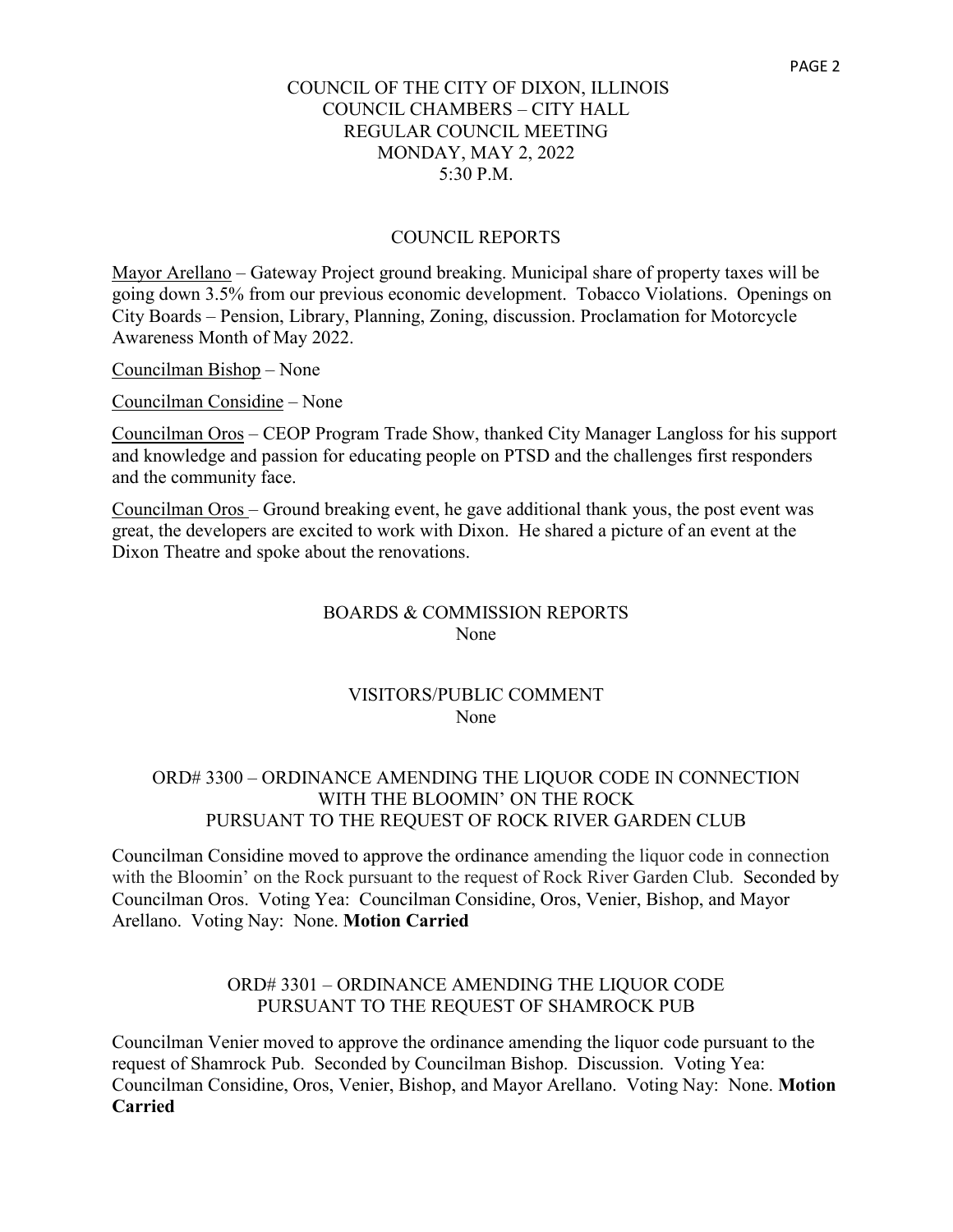### ORD# 3302 – ORDINANCE AMENDING THE LIQUOR CODE IN CONNECTION WITH THE COUNTRY CONCERT PURSUANT TO THE REOUEST OF DIXON CHAMBER OF COMMERCE AND MAIN STREET, INC.

Councilman Bishop moved to approve the ordinance amending the liquor code in connection with the Country Concert pursuant to the request of Dixon Chamber of Commerce and Main Street, Inc. Voting Yea: Councilman Considine, Oros, Venier, Bishop, and Mayor Arellano. Voting Nay: None. **Motion Carried**

### RES# 3007-22 – RESOLUTION AMENDING 2021-2022 BUDGET – AIRPORT

Councilman Oros moved to approve the budget resolution amending the FY21-22 budget with respect to the Airport budget. Seconded by Councilman Venier. Voting Yea: Councilman Considine, Oros, Venier, Bishop, and Mayor Arellano. Voting Nay: None. **Motion Carried**

#### RES# 3008-22 – RESOLUTION AMENDING 2021-2022 BUDGET – POLICE

Councilman Considine moved to approve the budget resolution amending the FY21-22 budget with respect uniforms and professional development. Seconded by Councilman Venier. Voting Yea: Councilman Considine, Oros, Venier, Bishop, and Mayor Arellano. Voting Nay: None. **Motion Carried**

### RES# 3009-22 – RESOLUTION AMENDING 2021-2022 BUDGET – WASTEWATER

Councilman Venier moved to approve the budget resolution amending the FY21-22 budget with respect to the WasteWater Department budget. Seconded by Councilman Bishop. Finance Director Fredericks explained the request, discussion ensued. Voting Yea: Councilman Considine, Oros, Venier, Bishop, and Mayor Arellano. Voting Nay: None. **Motion Carried**

#### RES# 3010-22 – RESOLUTION AMENDING 2021-2022 BUDGET – WATER

Councilman Bishop moved to approve the budget resolution amending the FY21-22 budget with respect to the Water Department budget. Seconded by Councilman Oros. Discussion. Voting Yea: Councilman Considine, Oros, Venier, Bishop, and Mayor Arellano. Voting Nay: None. **Motion Carried**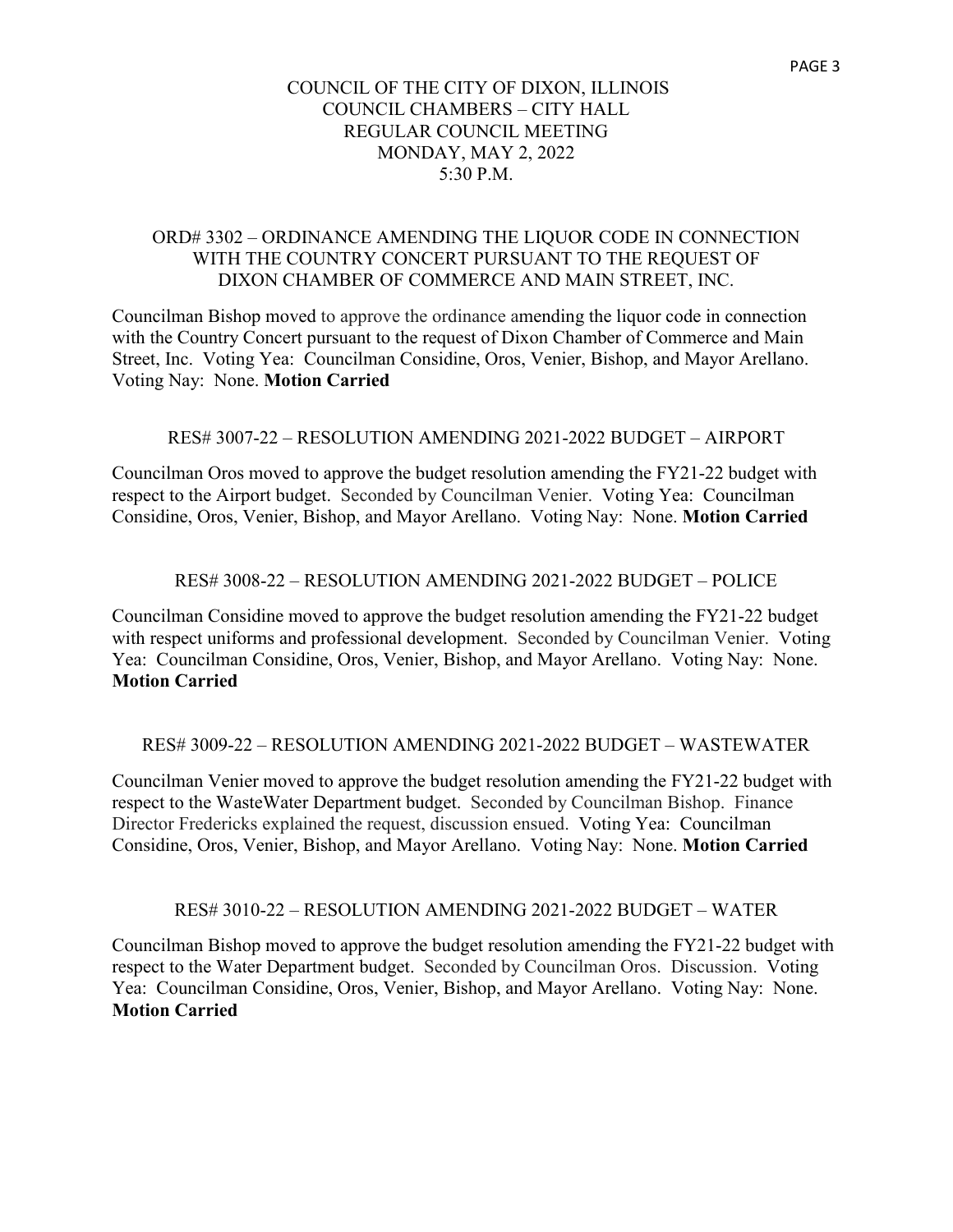#### RES# 3011-22 – RESOLUTION AMENDING 2022-2023 BUDGET STREET DEPARTMENT

Councilman Oros moved to approve the budget resolution amending the FY22-23 budget with respect to the Street Department budget. Seconded by Councilman Venier. Finance Director Fredericks explained the request, discussion ensued. Voting Yea: Councilman Considine, Oros, Venier, Bishop, and Mayor Arellano. Voting Nay: None. **Motion Carried**

## RES# 3012-22 – REQUESTING TEMPORARY CLOSURE OF PORTIONS OF ILLINOIS ROUTE 26 IN CONNECTION WITH THE DCCMS COUNTRY CONCERT

Councilman Venier moved to approve the resolution requesting temporary closure of portions of Illinois Route 26 in connection with the Country Concert. Seconded by Councilman Bishop. Voting Yea: Councilman Considine, Oros, Venier, Bishop, and Mayor Arellano. Voting Nay: None. **Motion Carried**

## APPROVAL TO ALLOW STAFF TO SUBMIT THE PRE-APPLICATION LOAN PAPERWORK TO THE USDA FOR THE CEMETERY BUILDING

Councilman Bishop moved to allow the staff to submit the pre-application loan paperwork to the USDA for the Cemetery Building. Seconded by Councilman Venier. Voting Yea: Councilman Considine, Oros, Venier, Bishop, and Mayor Arellano. Voting Nay: None. **Motion Carried**

## APPROVAL OF AWARDING THE BID FOR THE FY 23 GENERAL MAINTENANCE STREET RESURFACING PROJECT

Councilman Venier moved to award the bid for the FY 23 GM Street Resurfacing Project to Martin & Company for their low bid amount of \$1,052,107.20. Seconded by Councilman Bishop. Public Works Director/Assistant City Manager Heckman explained the request, discussion ensued. Voting Yea: Councilman Considine, Oros, Venier, Bishop, and Mayor Arellano. Voting Nay: None. **Motion Carried**

### APPROVAL OF THE \$100,000 DONATION TO THE DIXON HISTORIC THEATRE

Councilman Oros moved to approve the donation of \$100,000 donation to the Dixon Historic Theatre. Seconded by Councilman Considine. Mayor Arellano explained the request, discussion ensued. Voting Yea: Councilman Considine, Oros, Venier, Bishop, and Mayor Arellano. Voting Nay: None. **Motion Carried**